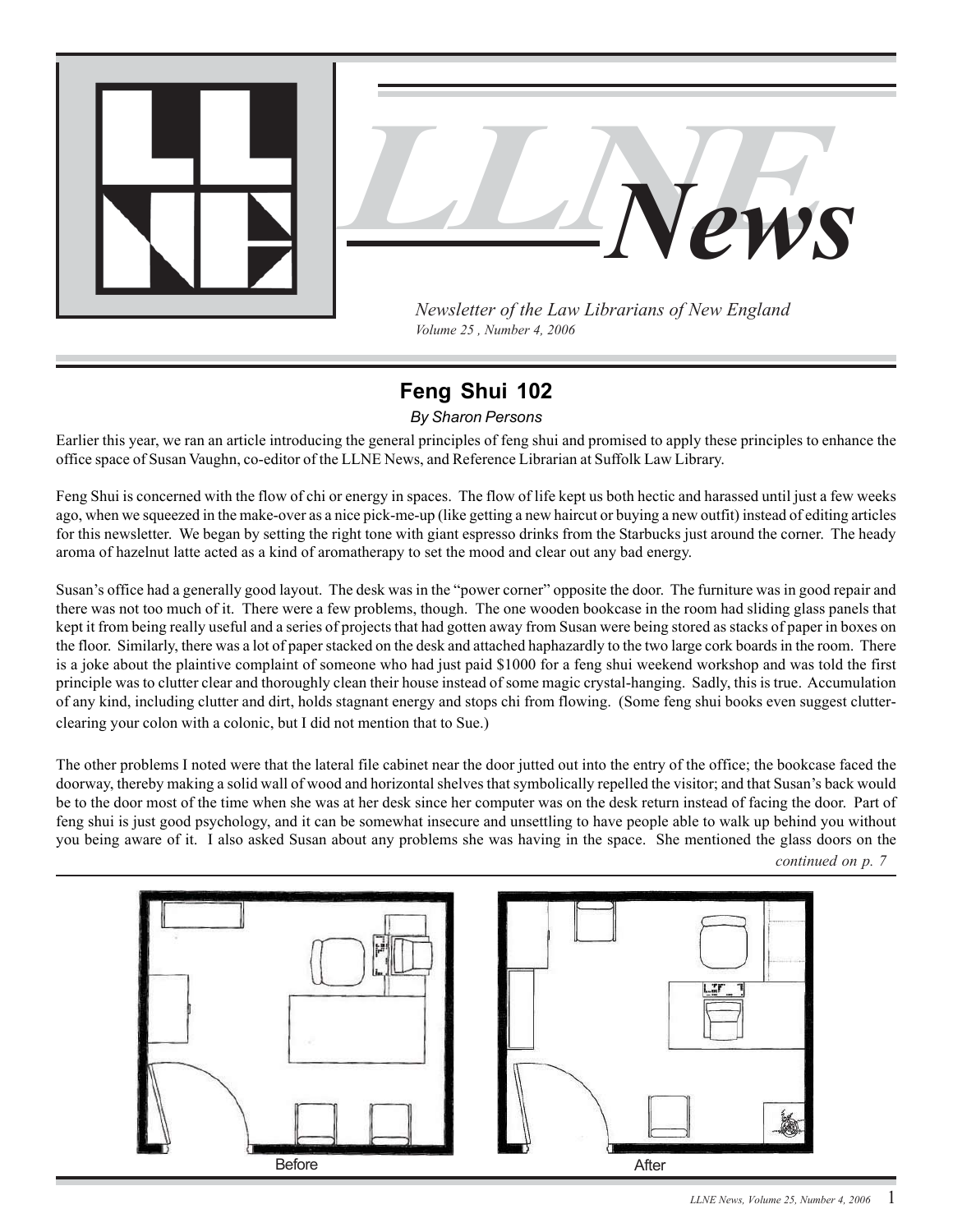## *Forward Membership News items to the Editor or to the following:*

#### *Connecticut*

#### *Hartford/Northern Connecticut* Susan Severo University of Connecticut School of Law Library 39 Elizabeth St. Hartford, CT 06105-2213

(860) 570-5063; fax: (860) 570-5104 ssevero@law.uconn.edu

#### *Yale/New Haven*

Michelle Sullivan Yale Law Library 127 Wall St. New Haven, CT 06520 (203) 432-6443; fax: (203) 432-9692 michelle.sullivan@yale.edu

#### *Maine*

Lynn Randall Law & Legislative Reference Library State House Station Augusta, ME 04333 (207)287-1600; fax:(207)287-2467 Lynn.Randall@legislature.maine.gov

#### *Massachusetts*

#### *Eastern*

Karin Thurman Commonwealth of Massachusetts Office of Attorney General Library 20th Floor, One Ashburton Place Boston, MA 02108-1698 (617) 727-2200 x209; fax: (617) 727-5768 karin.thurman@ago.state.ma.us

#### *Western*

Bonnie L. Koneski-White cfwblw@aol.com

#### *Trial Court Law Libraries*

Carol Michaud c/o Plymouth Law Library County Commissioners' Building 11 S. Russell St. Plymouth, MA 02360 (617) 747-4796; fax: (508) 746-9788

#### *New Hampshire*

Kathy Fletcher New Hampshire Law Library Supreme Court Building One Noble Drive Concord, NH 03301 (603) 271-3777 kfletcher@courts.state.nh.us

#### *Rhode Island*

Karen Quinn Rhode Island State Law Library Frank Licht Judicial Complex, 250 Benefit St. Providence, RI 02903 (401) 277-3275; fax: (401) 277-3865

#### *Vermont*

Christine Ryan Vermont Law School Julien and Virginia Cornell Library 9 Chelsea St., P.O. Box 60 South Royalton, VT 05068 (802) 763-8303 x2448; fax: (802) 763-7159 cryan@vermontlaw.edu

# *TABLE OF CONTENTS*

# *Feature Articles*

- 1 [Feng Shui 102](#page-0-0)
- 10 [My Experience with a NELLCO Internship](#page-9-0)

# *In Every Issue*

- 3 [Co-Editors' Note](#page-2-0)
- 4 [President's Message](#page-3-0)
- 4 [LLNE News/Member News](#page-3-0)
- 5 [High Tech Hints](#page-4-0)
- 6 [Dear Miss Nomer](#page-5-0)
- 11 [Directory of Officers and Chairs](#page-10-0)

**The Law Librarians of New England (LLNE)** is a chapter of the American Association of Law Libraries. *LLNE News*, the chapter newsletter, is published quarterly on the LLNE webpage at http://www.aallnet.org/chapters/llne. LLNE does not assume any responsibility for the statements advanced by the contributors to *LLNE News* nor do the views expressed necessarily represent the views of LLNE or its members. Any questions concerning *LLNE News* including requests for reprints should be directed to:

> Susan M. Farago Business Manager, LLNE News Social Law Library Boston, MA 02108 (617) 523-0018, Ext. 304 fax (617) 523-2458 sfarago@socialaw.com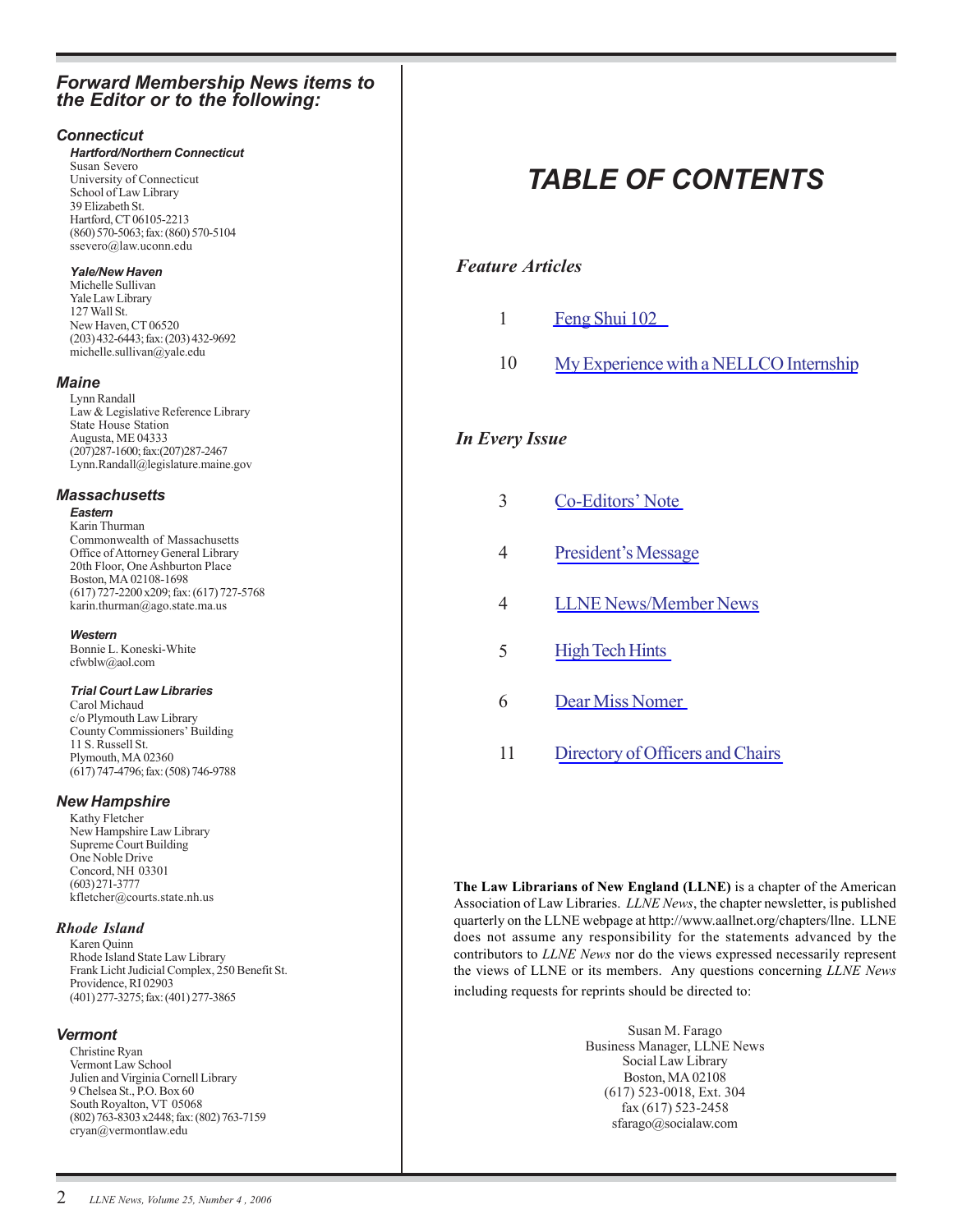<span id="page-2-0"></span>





# *CO-EDITORS' NOTE*

Hello Friends,

It is that time of year when we all make resolutions to clutter clear and to turn over a new leaf. To get you off on the right foot, we are featuring the second installment of the feng shui makeover of Co-Editor Susan Vaughn's office at Suffolk Law Library. Hope you and yours have a wonderful New Year.

*Your Co-Editors*



# *EDITORIAL BOARD*

#### *Editors-in-Chief*

John Pedini Director of Media Services Social Law Library 1200 Court House Boston, MA 02108 (617) 523-0018, Ext. 337 jpedini@socialaw.com

Susan Vaughn Reference Librarian Moakley Law Library Suffolk University Law School 120 Tremont Street Boston, MA 02108 (617) 573-8199 svaughn@suffolk.edu

Sharon Persons Head of Reader Services Northeastern University School of Law Library 400 Huntington Avenue Boston, MA 02115 (617) 373-3883 s.persons@neu.edu

#### *Copy Editors*

Deanna Barmakian Reference Librarian Harvard Law School Library Areeda Hall 521 1545 Massachusetts Ave. Cambridge, MA 02138 (617) 496-2125 barm@law.harvard.edu

Ginny McVarish Serial Services Widener 190 Harvard University Cambridge, MA 02138 (617) 495-2422 mcvarish@fas.harvard.edu

#### *Layout Editor*

Kim Dulin Associate Librarian for Research Services Harvard Law School Library Areeda Hall 526 1545 Massachusetts Ave. Cambridge, MA 02138 (617) 496-3292 kdulin@law.harvard.edu

#### *Business Manager*

Susan M. Farago Head of Administration and Human Resources Social Law Library Boston, MA 02108 (617) 523-0018, Ext. 304 sfarago@socialaw.com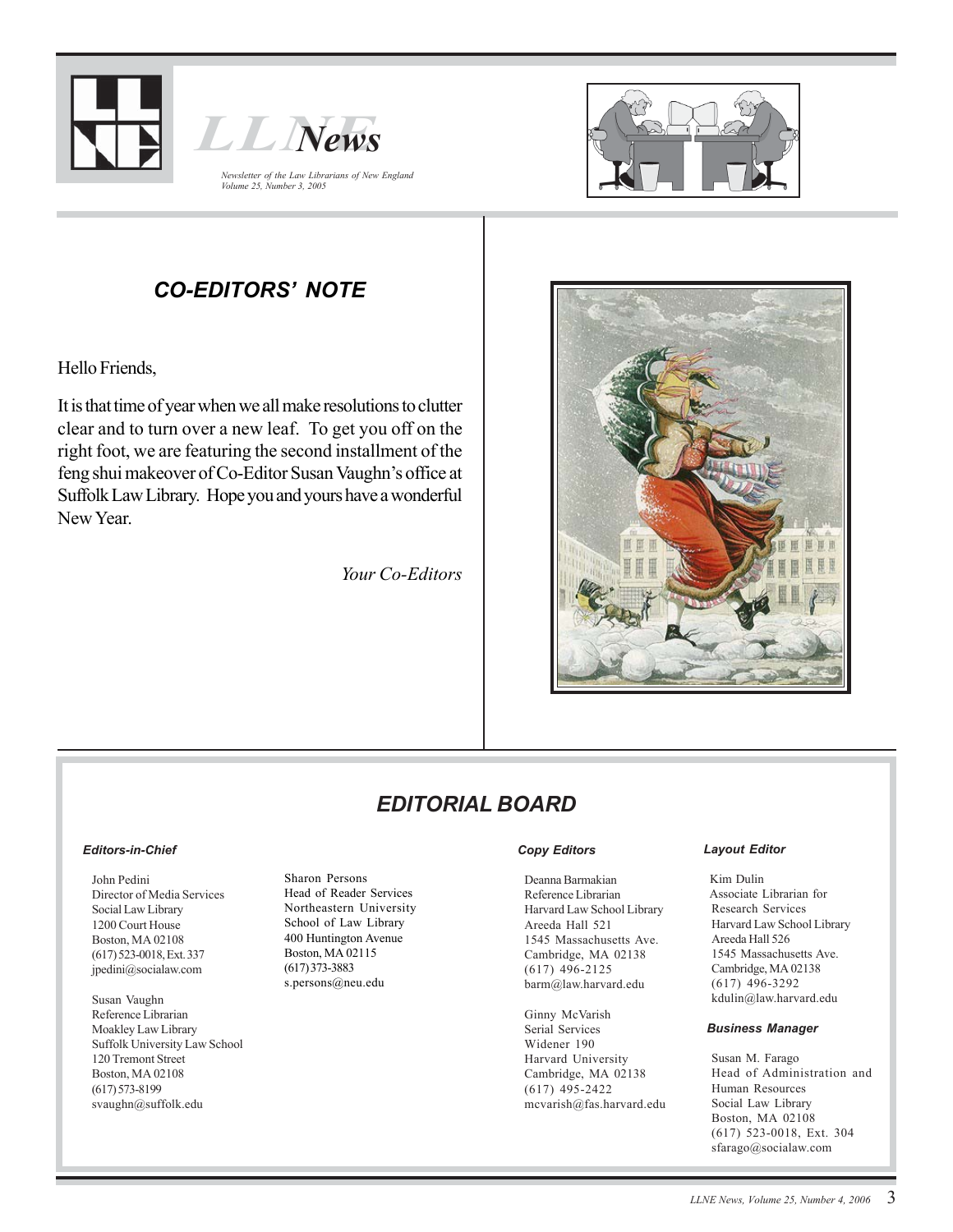# <span id="page-3-0"></span>*President's Message*

With the start of the new year, we look forward to our dual celebration of LLNE's 60<sup>th</sup> anniversary and the AALL Centennial! It provides us with a good opportunity to reflect on what these organizations have meant to us personally and professionally. As we welcome 2006, I would like you to think about what YOU want and need from LLNE. In our profession, change is constant and the Board wants to make sure that our organization is evolving and responding to your needs. We want to continue our wonderful traditions, but we also want to make sure that we are satisfying your professional association needs as we continue winding our way through the 21st century!

Looking far ahead into the future, LLNE will be taking part in the Northeast Regional Law Libraries Conference, October 17-19, 2007 at the Marriott Eaton Centre Hotel in Toronto, Canada. Thus far, eight other AALL chapters (ALLUNY, GPLLA, LLAGNY, LLAM, LLSDC, NJLLA, ORAL and SNELLA) and the Toronto Association of Law Libraries will participate. This conference will take the place of our Fall Meeting that year. We are still arranging our specific responsibilities in the process. Please contact me if you are interested in helping out with the planning or preparations.

Congratulations to Joan Shear for another successful round of the Introduction to Legal Research class. I would also like to thank the other teachers in the program for an outstanding job: John Nann, Susan Sullivan, Anne Stemlar, Barbara Morgan, Mark Frongillo, Denise Sharif and Filippa Anzalone. LLNE greatly appreciates their participation!

Under the charge of our new chair Jennifer Kessler and Andrea Rasmussen, our LLNE Service Committee has been busy trying to promote and organize various efforts. Most recently, they promoted a [Coats for Kids Coat Drive](http://www.thehome.org/site/content/get_involved/coats.asp) If you have other suggestions for Service Committee activities, please contact Jennifer or Andrea.

Happy New Year to everybody! I look forward to seeing many of you at the Spring Meeting in Hartford!

# Michelle Pearse

# **LLNE News**

Mark your calendars! The spring LLNE meeting will be held on Friday, April 21st, at the University of Connecticut School of Law Library. The theme will be insurance law and research. Specific programs and speakers have not yet been confirmed, but likely topics include: the insurance industry's response to recent disasters (e.g., Hurricane Katrina, the September 11th terrorist attacks, etc.); history of the insurance industry; disaster planning for libraries; and insurance research. A formal announcement and registration materials will be distributed in late February, 2006. If you have any questions, please contact [Yan Hong,](mailto:yan.hong@law.uconn.edu) Insurance Law and Reference Librarian.

# **Member News**

Northeastern University School of Law Library is delighted to announce that two new librarians have joined our staff. Kyle Courtney joined us in September as the new Reference/Electronic Services Librarian and Alfreda Russell joined us in January as the new FacultyResearch/Legal Instruction Librarian.

Kyle most recently worked as the Interlibrary Loan/Faculty Research and Information Delivery Assistant at Harvard Law School Library. Alfreda has most recently been the New England Region's Librarian Relations Consultant for LexisNexis.

Again, we are delighted that they have joined us and please look for them both at upcoming area conferences.

*Sue Zago, Associate Director, Northeastern University School of Law Library*

# **LLNE EXECUTIVE COMMITTEE 2005-2006**

*President* Michelle Pearse *Vice-President/President Elect* David Turkalo *Past President* Raquel M. Ortiz *Secretary* Anne C. Peters *Treasurer* Kathleen D. Fletcher *Educational Directors* Elaine Apostola Rebecca Baldwin Engsberg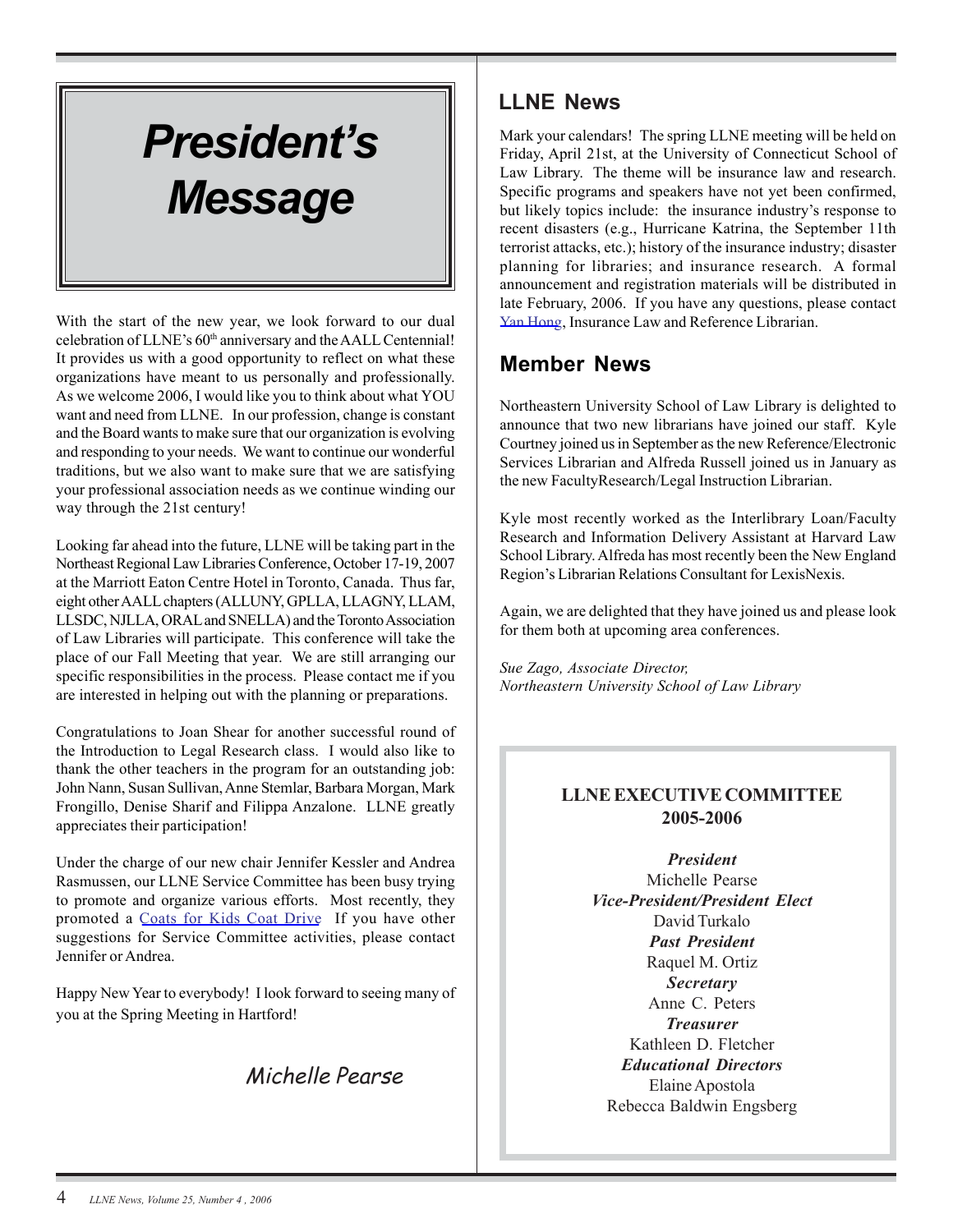# <span id="page-4-0"></span>High Tech Hints



# **Grokker – Federated Searching on Steroids?**

*By Susan Vaughn*

Yesterday I attended, from the comfort of my own office, a webinar that showcased a Grokker solution employed by the library at Sun Microsystems. If personalization is the next frontier of search management, then Grokker is the covered wagon bringing librarians closer.

How to describe Grokker? It is a federated search engine that organizes retrieved information visually by topic. It is a collaborative tool that allows a researcher to personalize and share results. It is a search application that has powerful filtering tools that enable patrons to quickly find relevant information. For example, in the demo the retrieved results were easily narrowed down by date using a slide bar that ranged from oldest (blue) to newest (red).

The features that make this application a stand-out are the high degree of visualization of results, the ability to personalize retrieved items to create your own research set, the collaborative aspects, and the ability to very fluidly narrow your search results. This is a very smart design and my description doesn't really do it justice. Since it is a very visual tool, here is an example of a Grokker map on digitization and books I created using the demo feature on the Grokker website:



I highly recommend going to th[e Grokker web site a](http://www.groxis.com/service/grokker/grokker.html.)nd trying it out yourself.

The librarian from Sun, Christy Confetti Higgins, said that the Grokker portal has made information easier for researchers to find and that they have seen an increased use of subscription content since the implementation of the Grokker solution. She quoted one employee as saying, "Now I use Grokker instead of going to Google first." Given the power of Google, I think that is a very telling statement about the success of the Grokker solution at Sun. More abou[t Grokker at Sun Microsystems is](http://www.groxis.com/grokker/pdfs/grokker_sun_casestudy.pdf) available on the website.

Although wowed by presentation, I was at first doubtful about its application to legal research. After all, we are admittedly dependent on the Scylla and Charybdis of the big legal publishers' online legal research services. So how can federated searching help us? Believe it or not Grokker has a[n application devoted to](http://www.groxis.com/service/grokker/enterprise.html) [Legal Services.](http://www.groxis.com/service/grokker/enterprise.html) Using this application you could search LexisNexis, Westlaw, Findlaw, and Grokker's 23 built in information sources. Grokker's current menu of data plug-ins include: EBSCOhost, Expanded Academic, netLibrary ebooks, Library of Congress MARC records, Google, Yahoo! and Teoma.

I also have to add an aside about the program used for the webinar, WebEx Event Center. It really knocked my socks off (okay not really, it was a little chilly in the library yesterday). The participants used a PowerPoint or went online to the Grokker application and their discussion was broadcast through a conference call. WebEx had several valuable features including a list of panelists and participants, an online chat and a question and answer element. What a great tool for an online class. More information on this product or and a demo can be found on th[e WebEx site.](http://www.webex.com/solutions/)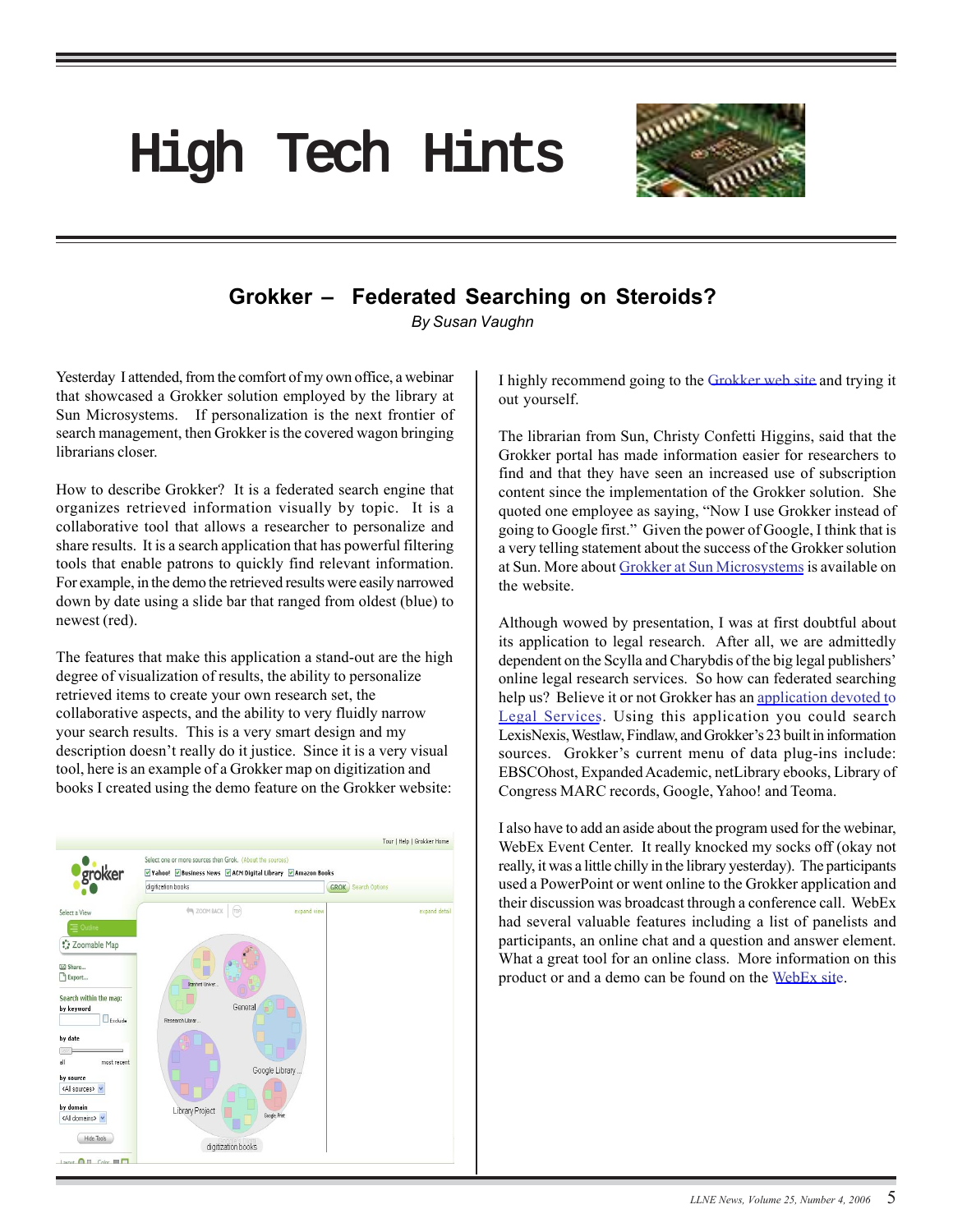<span id="page-5-0"></span>

#### *Dear Miss Nomer:*

*I'm a fairly new paraprofessional employed in a large academic law library. I love to talk and talk, especially about myself, to all near me. I burst upon my colleagues and babble bubbles of exciting escapades for hours on end. As I shower others with my witty banter about my on goings, I get goose bumps knowing how my fountain of youthful stories enlivens everyone. For instance, let me tell you about what happened to me last night. [Due to space constraints, Miss Nomer has removed the sixteen pages that followed.] Each day, I begin by detailing what I did since yesterday to each student assistant and staff person. I wind my way through circulation, reserves, reference, interlibrary loan, rare books, archives, cataloging, acquisitions, serials, and administration. By the end of the day, after I have joyously cavorted with all of my associates, I am more charged than ever to spread the word about me. Now, Miss Nomer, I'm wondering if I should expand my horizons by reaching out to the rest of the law school and the university. It's about time that more people got to know the whole of me.*

#### *Wyndan Baggins*

#### Dear Wyndbag:

It seems to Miss Nomer that you are working awfully hard not to be actually working. You do not want to strain your voice too much in your travels so why not take small steps by expanding first to the offices nearest to the library. Better yet, gather people into groups so you can reach out to dazzle more than one person at a time. Also, rather than just blowin' in the wind, you could blog and podcast your life for even greater access to the wonders of your world. Turn yourself into an RSS feed. After all, Miss Nomer applauds fostering effortless communication. And your oral skills will definitely come in handy when you are standing in the unemployment line.

Miss Nomer

#### *Dear Miss Nomer:*

*Please help me and my co-workers. We are caught in a collection crisis. Our head of collection development is celebrating her birthday very soon. We want to impress her by showing how much we care. We are torn between buying her that new Porsche she raves about and paying for that Hawaiian adventure she craves. What should we do?*

*Collection Confliction,*

*Emma Cissop*

Dear CC:

What wonderful, generous human beings you are! Miss Nomer has openings for letter screeners and Miss Nomer adores diamonds, emeralds, and anything from Tiffany's.

Forever yours,

Miss Nomer

*Dear Miss Nomer:*

*My problem is Pete. Not exactly Pete himself but what he does that irks me to no end. We work in a small law library with very little office space. Pete and I share the same telephone. He insists on using the speaker phone at all times, claiming that he needs to multitask. He gets calls from his wife, his mother, his father, his children, his friends, and on and on. I am forced to listen to conversations that range from the very silly to the most embarrassing to the extremely personal about each of the people he knows. And when I need to use the phone, he hovers by me listening to my every word. What can I do to get him to be more respectful and to keep his chatter away from me? I want to dial m for murder and ring his bell!*

*Hung Up and Speechless*

#### Dear Peterfried:

Breathe, for Pete's sake, and yours. Silence may be golden but in your case the opposite could be a goldmine. Bug that phone. Record those conversations. Duplicate them. Post them on the Internet. Podcast each conversation for Pete's entire family to relish in their stew. And think about the one phone call you will make to your attorney when Pete has you arrested for harassment.

Miss Nomer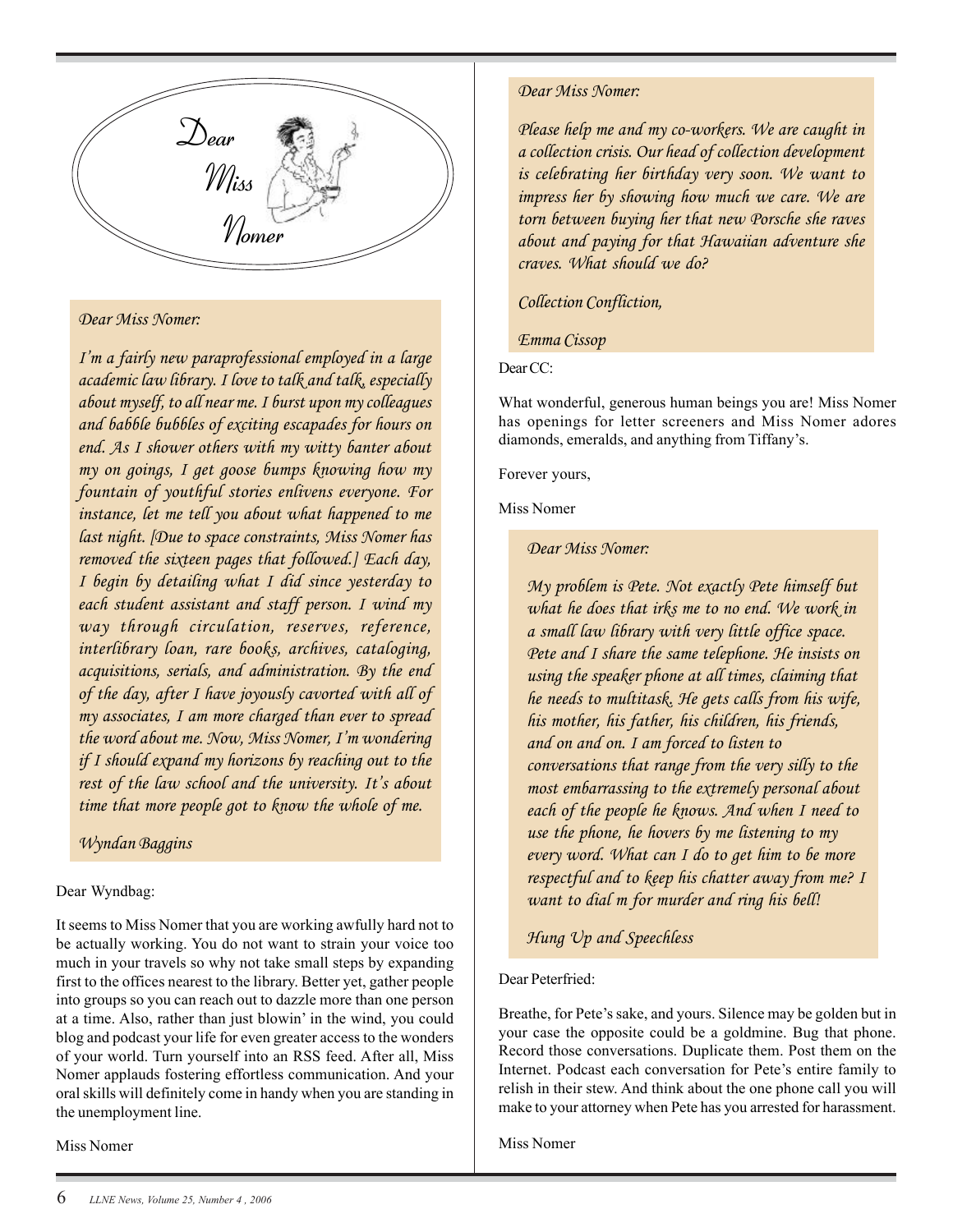#### *Feng Shui 102 cont.*

bookcase, the back to the door, the piled-up projects and papers, and the fact that it was difficult to share her computer screen with visitors without being too intimate with them (rubbing knees) because the space was too small for them both to sit comfortably in front of her computer.

To fix these problems, we took the glass doors off of the bookcase. We also turned the bookcase 90 degrees so that its narrow profile faced the door and reversed its position with the lateral filing cabinet. This allowed the narrower profile of the bookcase near the door, which made it more welcoming and moved the wider lateral file cabinet deeper into the room where it did not affect the flow as much. With the bookcase on the other wall, a person walking up to the office now saw an expanse of open wall instead of the solid wood bookcase framed in the doorway like a closed door. To do this we had to remove the largest of the cork bulletin boards from the wall near the entry.

We took the stacks of documents out of the boxes and placed them neatly on the bookcase shelves, along with the few books that Sue kept in her office. We also moved her computer onto the desk surface facing the door and made the return a flat work surface. There was quite a bit of space between the desk and the walls, so we moved the desk diagonally deeper into the room to free up more space near the door (and get deeper into the power corner). We also moved one of the visitor chairs from in front of the desk to in front of the lateral file cabinet (which was rarely opened). This made the chair easily accessible for the visitor needing to view the computer screen. The far corner in front of the desk was then very empty, so we scavenged a table from another office to place there. We also moved the existing paper organizer to the corner of the desk away from the entry so that it did not act as a wall to visitors. Susan decided to buy another organizer so that all her papers could stand up neatly on her desk.

In this first pass-through of the office, we checked for and corrected obstructions to the flow of people (energy), barriers to entry or movement, any disturbing psychological factors (like the bookcase or the back to the door), as well as correcting the problems that Susan identified in using the office (like needing space for a second seat at her desk from time to time).

In the second pass-through of the office, we checked the space against the symbolic representation of the bagua. The bagua is an eight-sided figure in which each of the eight corners (plus the center) represent different life areas and energies, such as skills and knowledge, fame, and children and creativity. The nine bagua symbols are the same nine mystical trigrams that are the basis of the famous divination system, the *I Ching*. Each of the areas of the bagua has corresponding colors and elements that enhance the energy in that area of the room (and the occupant's life). The bagua is oriented by

placing the career corner in the center of the wall in which the main entry door is located. In a square room, the bagua can actually be thought of as a square grid of 3 x 3 blocks superimposed over the room, so that each "corner" is really a square measuring one third of the room on each side.

With this symbolic map superimposed over Susan's office, we could see that the desk was in the relationship corner. We enhanced this area by moving some of Sue's photographs of her husband and pets into that area. In the relationship area, you want pictures of 2 or more things or to place two or more vases or lamps or whatever. The point is that things must relate and not be alone.

The empty corner in front of the desk which we had filled with a scavenged square coffee table was in the "helpful people" corner, and we decided to enhance it with a vase of white flowers, which is the best color for that area. The corner with the lateral file cabinet was the wealth corner, whose colors are red, green and purple, so we decided to hang some beautiful scrolls in these colors that Susan had brought back from a trip. The wooden bookcase was now in the "ancestral/family" corner, whose element is wood, so that worked well and Susan decided to also add some pictures of her family there. The "skills and knowledge" area turned out to be the doorway, so I explained that Susan could enhance this area with a symbolic cure by taping to the wall of this corner behind the door a tiny envelope which contained a list of the skills she wanted to obtain or polish. A blue envelope and paper would be best, since that is the best color for this area.

The second desk chair ended up in front of the desk in the career area. Susan decided to order a poster she liked to place there, one that had a water theme or the color black, which stands for water in the bagua system. The fame area was in the center of the wall opposite the door, where one of the scrolls, and the remaining cork board were located. The scroll worked well, since it had the colors red and green and contained pictures of birds. Animals and people stand for fire, as does red. Green stands for wood, which feeds fire, so that is a good secondary color for the fame area. We also added a dog calendar to the cork board in this area. I suggested that she could further enhance this area by adding red or green paper over the cork as a base for whatever papers she put up there.

When we were done, we were pleased with the room. It felt more open and welcoming, functioned better for the ways it was used, and had a more organized and clutter-free feeling. We had also hung art and more prominently displayed photographs of cherished people and animals and so went a long way toward warming up the space.

*See following pages for finished product...*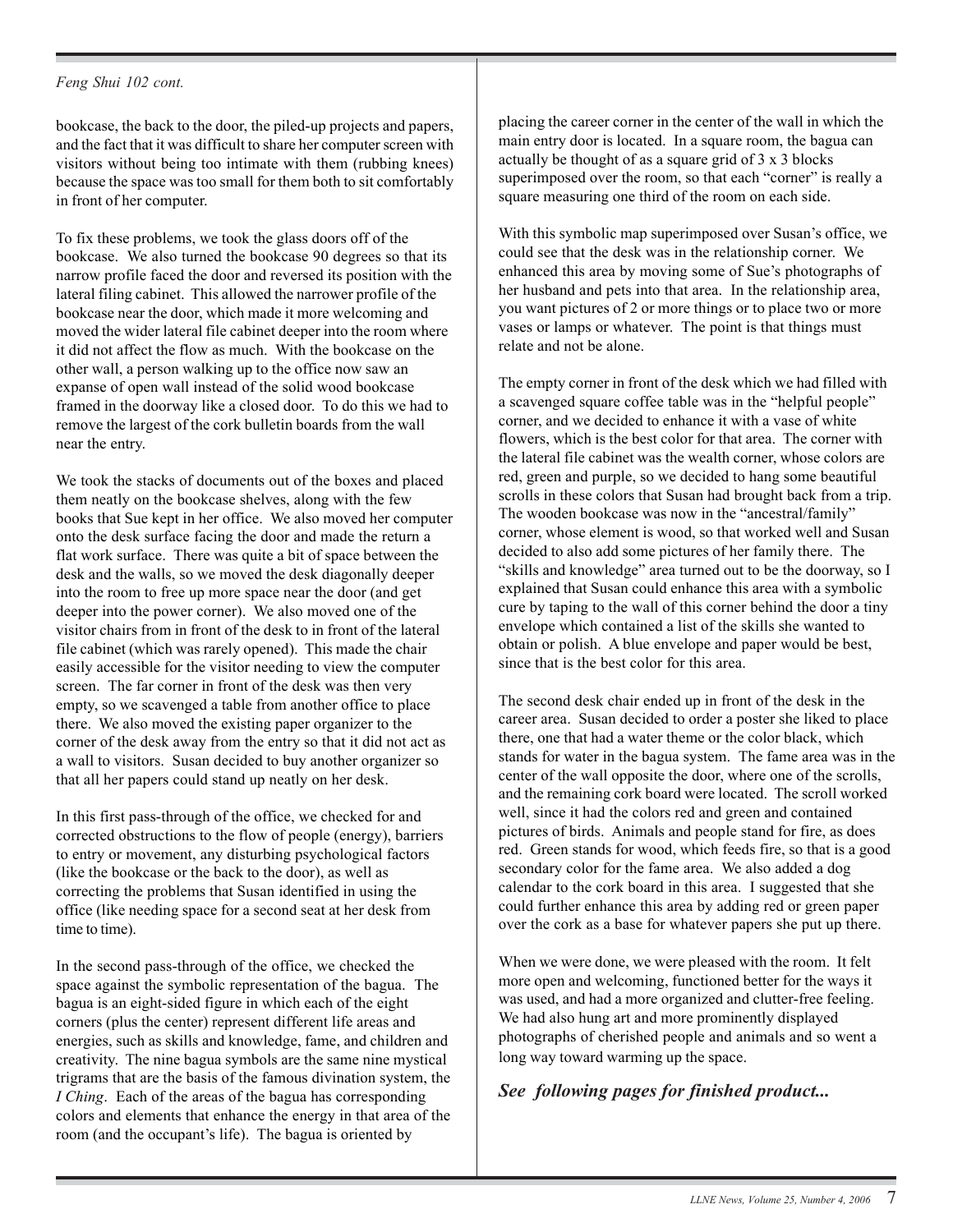| <b>WEALTH</b>                         | <b>FAME</b>   | <b>RELATIONSHIP</b>                               |
|---------------------------------------|---------------|---------------------------------------------------|
| <b>ANCESTORS</b>                      | <b>HEALTH</b> | <b>CREATIVITY/</b><br><b>CHILDREN</b>             |
| <b>SKILLS AND</b><br><b>KNOWLEDGE</b> | CAREER        | <b>HELPFUL</b><br><b>PEOPLE/</b><br><b>TRAVEL</b> |
| Symbolic representation of the bagua. |               |                                                   |





A cleaner and more welcoming entry. Chair and table relocated to the "helpful people" corner.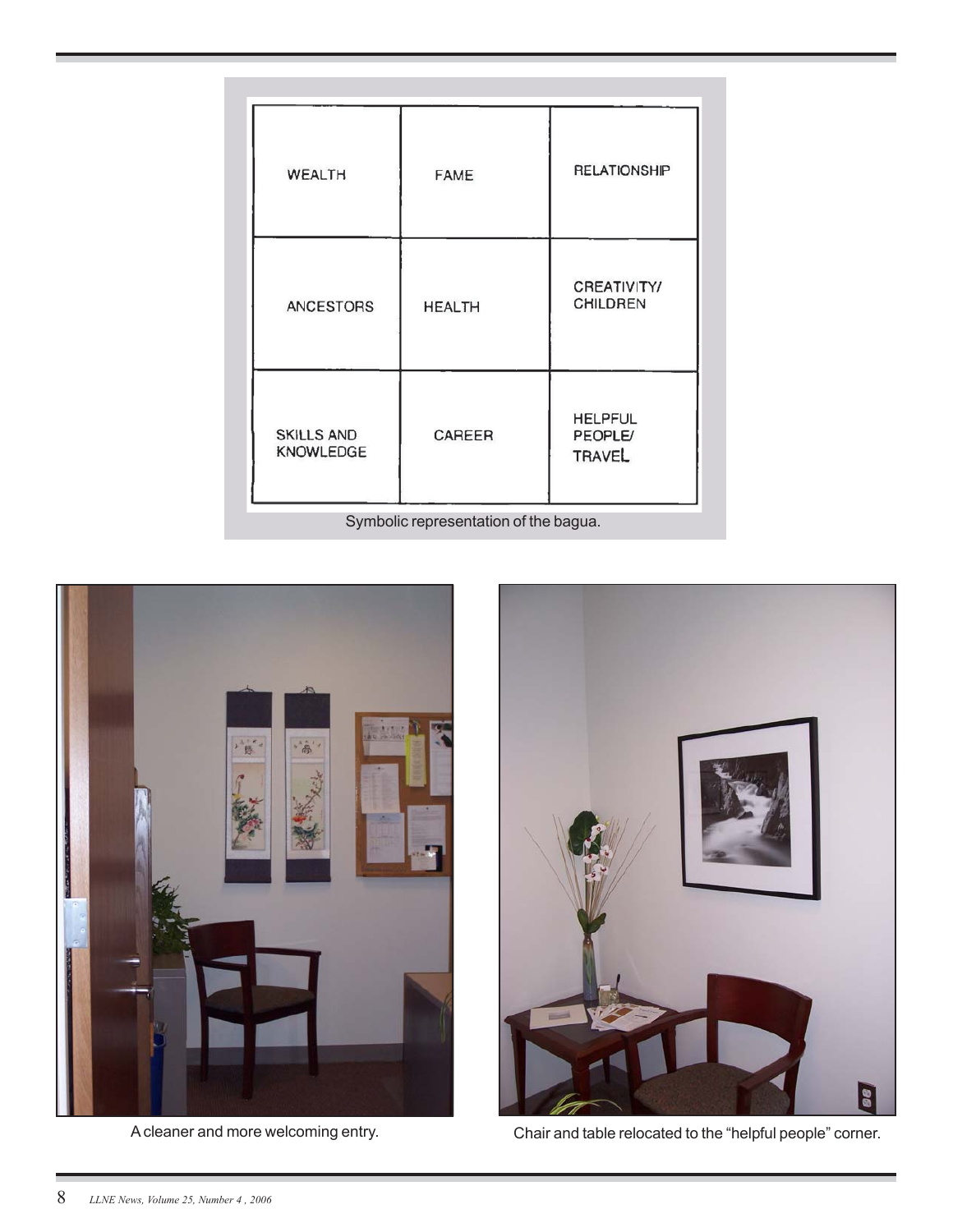

Decluttered corkboard and view of the relationship corner.



Glass removed from bookcase and contents reorganized.



A law librarian transcended.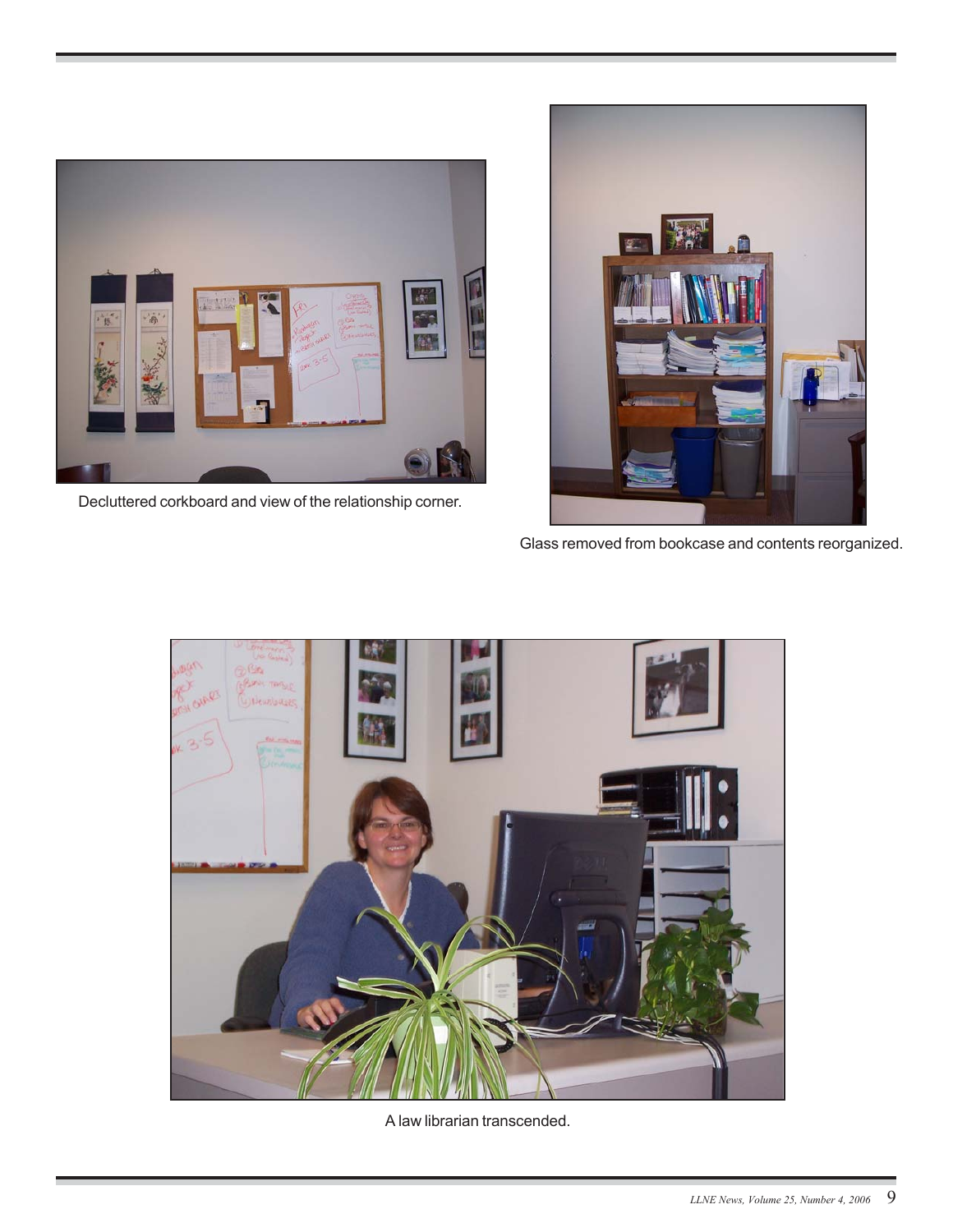# **My Experience with a NELLCO Internship**

*By Virginia McVarish*

<span id="page-9-0"></span>I am a library assistant at Harvard's Widener Library in Serials Services, part of Access Services. I also have a JD degree which I received from Harvard Law School a number of years ago, and I am pursuing an MLS degree at Simmons. I am now two courses from graduation.

Although I did have some negative experiences both in law school and law practice, I had two jobs as a legal researcher that I greatly enjoyed. So law librarianship seemed like a logical next step, although I approached the prospect with a fair amount of trepidation.

I decided to test the waters of law librarianship step-bystep. First, I joined and became active in LLNE. I met many wonderful people, most of who had previously worked as practicing attorneys. My next step was to take Raquel Ortiz's Legal Information Services class at Simmons. I found that although the class was lots of work, I enjoyed it. The class also helped me to realize how much I had already learned that would be of use to me as a law librarian.

I also began speaking with law librarians about a job in legal reference upon graduation from Simmons. Many told me that I would need reference experience, preferably in law, to acheive this goal. This motivated me to apply for a NELLCO (New England Law Library Consortium) internship in legal reference at Harvard Law School. (I chose Harvard because of its reputation of course, but also because I work full-time at Harvard University, and it was the only internship that would work logistically.) To my delight, I was accepted. I immediately contacted Simmons, and I was able to arrange to earn Simmons credit for the internship.

Making the internship work took flexibility on the parts of Karen Storin Linitz, head of reference at the law school, and my supervisors at Widener. I ended up doing the internship from 1:00 to 5:00 PM on Mondays, Thursdays, and Saturdays. I received three hours release time from my position at Widener (as I would have for any Simmons course) and I made up five hours of work there on evenings and weekends.

During the internship, I researched and drafted a research guide to Australian law on Mondays and Thursdays, and I worked with a librarian at the reference desk on Saturday afternoons. I really enjoyed answering patrons' questions

and am looking forward to a job that entails more time doing reference work.

The best part of the internship, by far, was meeting and working with a variety of great librarians. I worked closely with and received guidance and support from Liz Lambert, a reference librarian at Harvard. Checking in and chatting with Liz at the end of almost every day made the internship more enjoyable and educational. I also met with Margaret Cianfarini, Serials Librarian, and Michelle Pearse, LLNE President and Senior Bibliographer for Anglo-American Law. Both were very generous with their time in discussing their jobs with me. All the librarians I worked with were extremely helpful, each in his or her own way.

Overall, my internship was a very positive experience. I liked the librarians as people, and I was treated like a professional and a colleague by them. I found that "shadowing" the librarians while I was at the reference desk was an especially effective way to learn. The internship gave me practice at legal thinking and allowed me to update my Lexis and Westlaw skills, as well as introducing me to other databases.

In retrospect, I would have liked even more time at the reference desk and more practice with Lexis and Westlaw. Further, juggling a full-time job and an internship was a challenge. But, I would definitely do it again, and I would highly recommend a NELLCO internship to others interested in the field of law librarianship.

Applications for NELLCO internships at numerous law libraries are being taken now. To find out more, consult the [NELLCO website.](http://www.nellco.org/)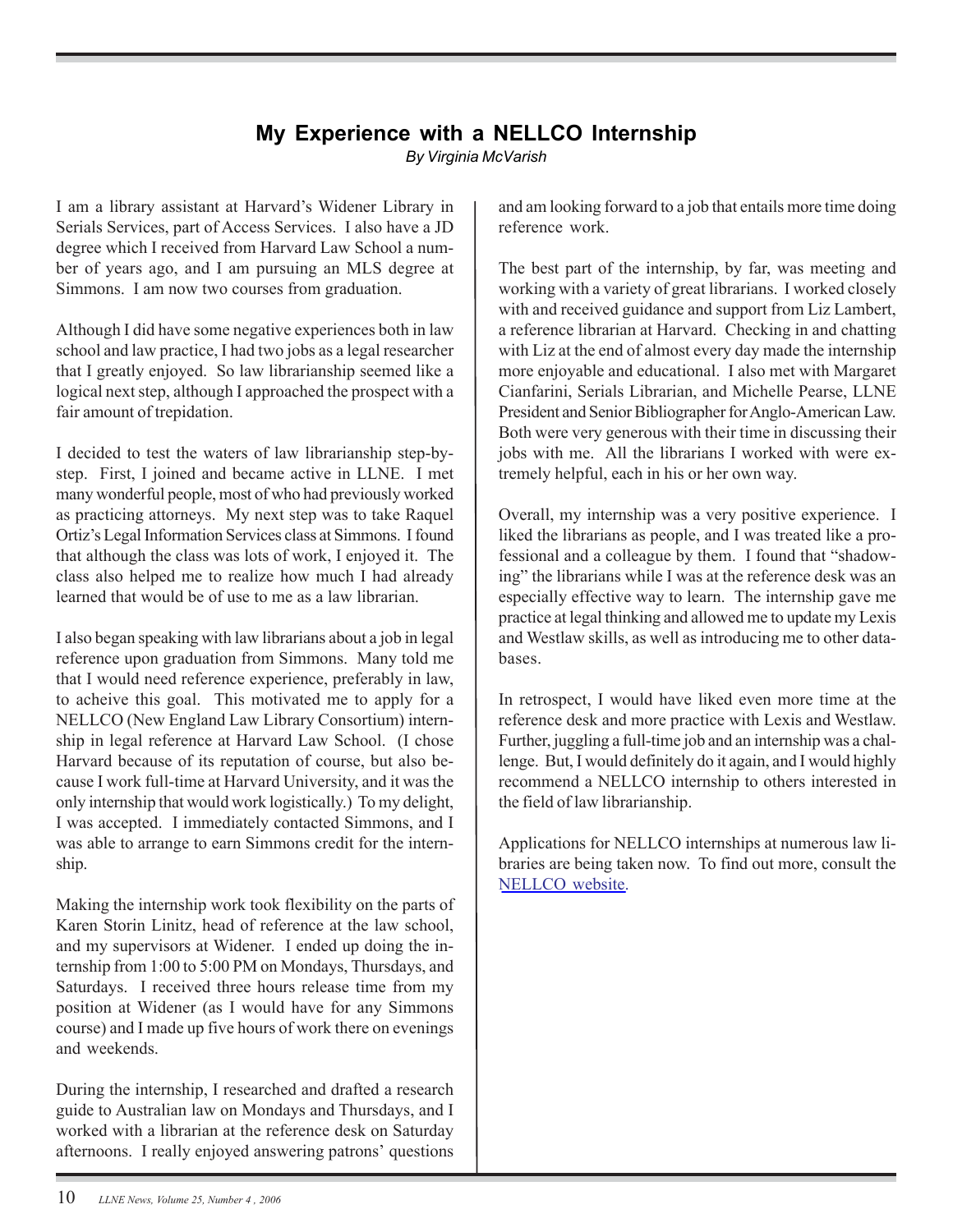# <span id="page-10-0"></span>*DIRECTORY OF OFFICERS AND CHAIRS 2005-2006*

# **OFFICERS**

## **President**

Michelle Pearse Senior Bibliographer for Anglo-American Law Harvard Law School Library 1545 Massachusetts Ave. Cambridge, MA 02138 (617) 496-2102 (617) 496-4409 mpearse@law.harvard.edu

## **Vice President/President Elect**

David Turkalo Assistant Director for Technical Services Suffolk University Law Library 120 Tremont Street Boston, MA 02108 (617) 573-8079 fax (617) 723-3164 dturkalo@suffolk.edu

## **Treasurer**

Anne C. Peters Director of External Relations Social Law Library John Adams Courthouse, Suite 4100 One Pemberton Square Boston, MA 02108 (617) 226-1311 fax (617) 523-5234 apeters@socialaw.com

## **Secretary**

Kathleen D. Fletcher Cataloger Franklin Pierce Law Center Library 2 White Street Concord, NH 03301 (603) 228-1541 ext. 1211 fax (603) 228-0388 KFletcher@piercelaw.edu

## **Immediate Past President**

Raquel M. Ortiz Head of Reference Services Boston University – Pappas Law Library 765 Commonwealth Ave. Boston, MA 02215 (617) 353-8855 fax (617) 353-5995 rmortiz@bu.edu

## **Education Directors**

Elaine Apostola Law Librarian Mirick O'Connell 100 Front Street Worcester, MA 01608 (508) 860-1520 fax (508) 791-8502 eapostola@modl.com

Rebecca Baldwin Engsberg Reference/Technical Services Librarian Quinnipiac University School of Law Library 5 Mount Carmel Ave. Hamden, CT 06518 (203) 582-3313 fax (203) 582-3316 rebecca.engsberg@quinnipiac.edu

# **COMMITTEE CHAIRS**

### **Archives/History**

Michael Hughes Associate Director Quinnipiac University School of Law Library 275 Mount Carmel Ave. Hamden, CT 06518 (203) 582-3318 fax (203) 582-3316 michael.hughes@quinnipiac.edu

#### **Communications**

Raquel M. Ortiz Head of Reference Services Boston University – Pappas Law Library 765 Commonwealth Ave. Boston, MA 02215 (617) 353-8855 fax (617) 353-5995 rmortiz@bu.edu

#### **Government Relations**

Christine I. Hepler Interim Library Director University of Maine Donald L. Garbrecht Law Library 246 Deering Ave. Portland, ME 04120 (207) 780-4827 fax (207) 780-4913 chepler@usm.maine.edu